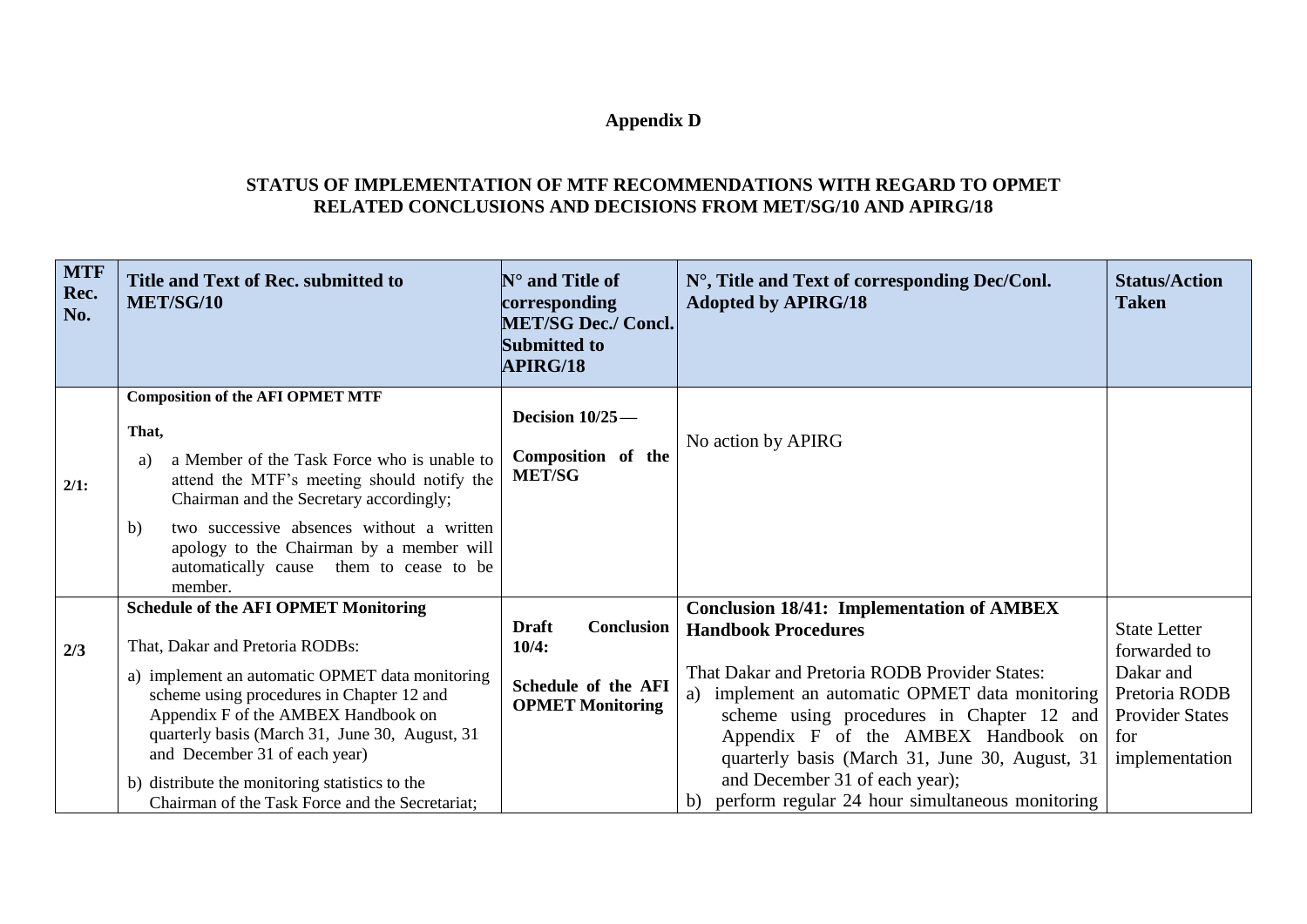| <b>MTF</b><br>Rec.<br>No. | Title and Text of Rec. submitted to<br>MET/SG/10                                                                                                                                                                                                                                                                                                                                                 | $\mathbf{N}^\circ$ and Title of<br>corresponding<br><b>MET/SG Dec./ Concl.</b><br><b>Submitted to</b><br><b>APIRG/18</b>                                                                    | N°, Title and Text of corresponding Dec/Conl.<br><b>Adopted by APIRG/18</b>                                                                                                                                                                                                                                                                                                                                                                                                                                                                             | <b>Status/Action</b><br><b>Taken</b>                                                                                 |
|---------------------------|--------------------------------------------------------------------------------------------------------------------------------------------------------------------------------------------------------------------------------------------------------------------------------------------------------------------------------------------------------------------------------------------------|---------------------------------------------------------------------------------------------------------------------------------------------------------------------------------------------|---------------------------------------------------------------------------------------------------------------------------------------------------------------------------------------------------------------------------------------------------------------------------------------------------------------------------------------------------------------------------------------------------------------------------------------------------------------------------------------------------------------------------------------------------------|----------------------------------------------------------------------------------------------------------------------|
|                           | c) perform regular 24 hour simultaneous<br>monitoring starting at 00:00:00 UTC on the first<br>Wednesday of every month,<br>d) Implement the above tasks from 01 January<br>2012.                                                                                                                                                                                                                |                                                                                                                                                                                             | starting at 0000 UTC on the first Wednesday of<br>every month; and<br>c) distribute the monitoring statistics to the Chairman<br>of the OPMET Management and the Secretariat<br>with effect from July 2012.                                                                                                                                                                                                                                                                                                                                             |                                                                                                                      |
| 2/7                       | <b>Direct AFTN Link between AFI RODBs</b><br>That,<br>a) Dakar and Pretoria RODBs Provider States take<br>the required measures to provide direct AFTN<br>connexion between both RODBs to facilitate the<br>implementation of back up procedures between<br>them.<br>b) back-up procedures for the two RODBS be<br>developed for use and supported by reliable<br>telecommunications facilities. | Conclusion<br><b>Draft</b><br>10/7:<br><b>Implementation of an</b><br><b>AFTN</b><br>circuit<br>between Dakar and<br>Pretoria RODBs to<br>back-up<br>support<br>contingency<br>capabilities | <b>Conclusion 18/43: Implementation of an AFTN</b><br><b>Circuit Between Dakar and Pretoria RODBS to</b><br><b>Support Back-Up Contingency Capabilities</b><br>That Dakar and Pretoria RODBs Provider States,<br>a) investigate the best possible way to implement a<br>backup circuit between the two RODBs for the<br>implementation of the backup procedures between<br>the RODBs, in time for the MTF/4<br>meeting<br>September 2012 and<br>b) implement reliable telecommunications facilities to<br>support back-up procedures for the AFI RODBs. | <b>State Letter</b><br>forwarded to<br>Dakar and<br>Pretoria RODB<br><b>Provider States</b><br>for<br>implementation |
| 2/8                       | Improvement of availability of OPMET from a<br>number of AFI States<br>That, efforts be made by the concerned States to<br>improve the availability at Dakar RODB, of required<br>OPMET from Accra, Conakry, Freetown, Kano,<br>Kinshasa, Lagos, Luanda                                                                                                                                          | <b>Conclusion</b><br><b>Draft</b><br>10/16:<br>Improvement<br>of<br><b>OPMET</b> availability<br>AFI<br><b>States</b><br>from<br><b>Aerodromes</b>                                          | <b>Conclusion 18/50: Improvement of OPMET</b><br><b>Availability from AFI States Aerodromes</b><br>That efforts be made by the concerned States to<br>improve the availability at Dakar RODB, of the<br>required OPMET information from Accra, Conakry,                                                                                                                                                                                                                                                                                                 | <b>State Letter</b><br>forwarded to<br>then concerned<br><b>AFI</b> States for<br>implementation                     |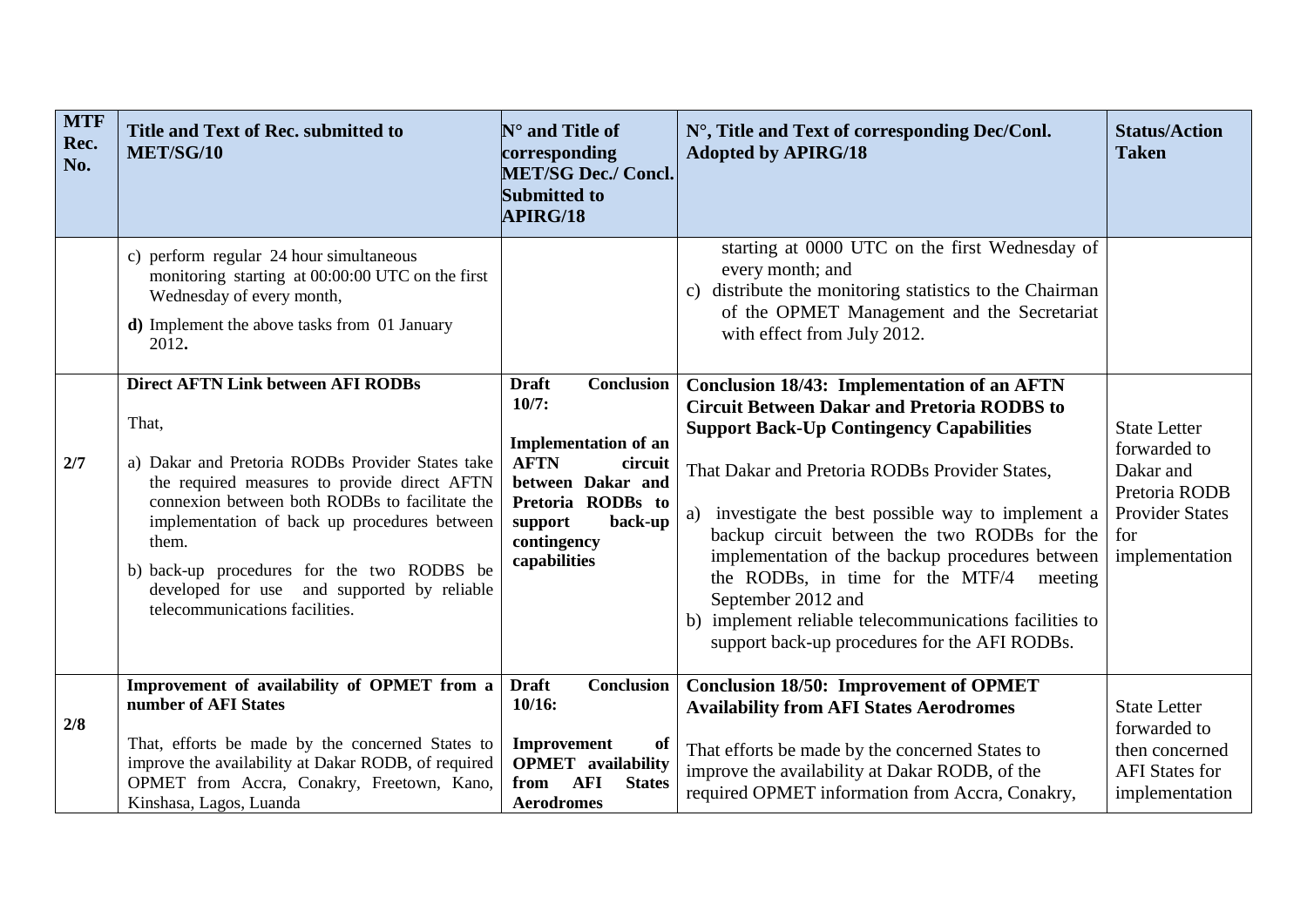| <b>MTF</b><br>Rec.<br>No. | Title and Text of Rec. submitted to<br>MET/SG/10                                                                                                                                                                                                                                                                                                                     | $N^{\circ}$ and Title of<br>corresponding<br><b>MET/SG Dec./ Concl.</b><br><b>Submitted to</b><br><b>APIRG/18</b> | N°, Title and Text of corresponding Dec/Conl.<br><b>Adopted by APIRG/18</b>                                                                                                                                                                                                                                                                                                                                                                                      | <b>Status/Action</b><br><b>Taken</b>                                                    |
|---------------------------|----------------------------------------------------------------------------------------------------------------------------------------------------------------------------------------------------------------------------------------------------------------------------------------------------------------------------------------------------------------------|-------------------------------------------------------------------------------------------------------------------|------------------------------------------------------------------------------------------------------------------------------------------------------------------------------------------------------------------------------------------------------------------------------------------------------------------------------------------------------------------------------------------------------------------------------------------------------------------|-----------------------------------------------------------------------------------------|
|                           |                                                                                                                                                                                                                                                                                                                                                                      |                                                                                                                   | Freetown, Kano, Kinshasa, Lagos and Luanda.                                                                                                                                                                                                                                                                                                                                                                                                                      |                                                                                         |
| 2/9:                      | Development of a backup procedures for the AFI<br><b>RODBs</b><br>That, a Core Team of experts consisting of Members<br>from Kenya, Madagascar, Senegal and South Africa<br>be established to develop a back up procedures for<br>the AFI RODBs.<br>Note: The team is expected to provide the results of<br>their efforts to the Chairperson before 30 June<br>2011. | <b>Draft Decision 10/6:</b><br>Development of back<br>up procedures for<br>the AFI RODBs                          | Decision 18/42: Development of Backup Procedures For<br>The AFI RODBs<br>That a Core Team of experts consisting of Members from<br>Kenya, Madagascar, Senegal, South Africa and ASECNA<br>be established to develop back up procedures for the AFI<br>RODBs.                                                                                                                                                                                                     | <b>State Letter</b><br>forwarded to the<br>Core team<br>Experts for<br>implementation   |
| 2/11                      | <b>AMBEX</b><br><b>Amendment</b><br><b>Proposals</b><br>the<br>to<br><b>HANDBOOK</b><br>That, the amendments to the AMBEX Handbook<br>given on Appendix $C$ to this report be submitted to<br>the MET/SG Meeting for further review.<br>Note: Appendix $C$ is to be finalized after the meeting                                                                      | <b>Draft Decision 10/8:</b><br>Amendment to the<br><b>AMBEX Handbook</b>                                          | Decision 18/44: Amendment to the AMBEX<br><b>Handbook</b><br>That:<br>a) Appendices A and B to the AMBEX Handbook be<br>updated by the MET/SG Secretariat to reflect AFTN<br>addresses for the IROGs Bangkok, Jeddah and Rio de<br>Janeiro; and<br>b) the amended AMBEX Handbook given in<br>Appendix 3.6A to this report, be<br>i) endorsed as the AMBEX Handbook Seventh<br>Edition, Amendment 2; and<br>ii) published by the MET/SG Secretariat by July 2012. | Implemented:<br>The AMBEX<br>Handbook is<br>updated and<br>published on<br>ICAO website |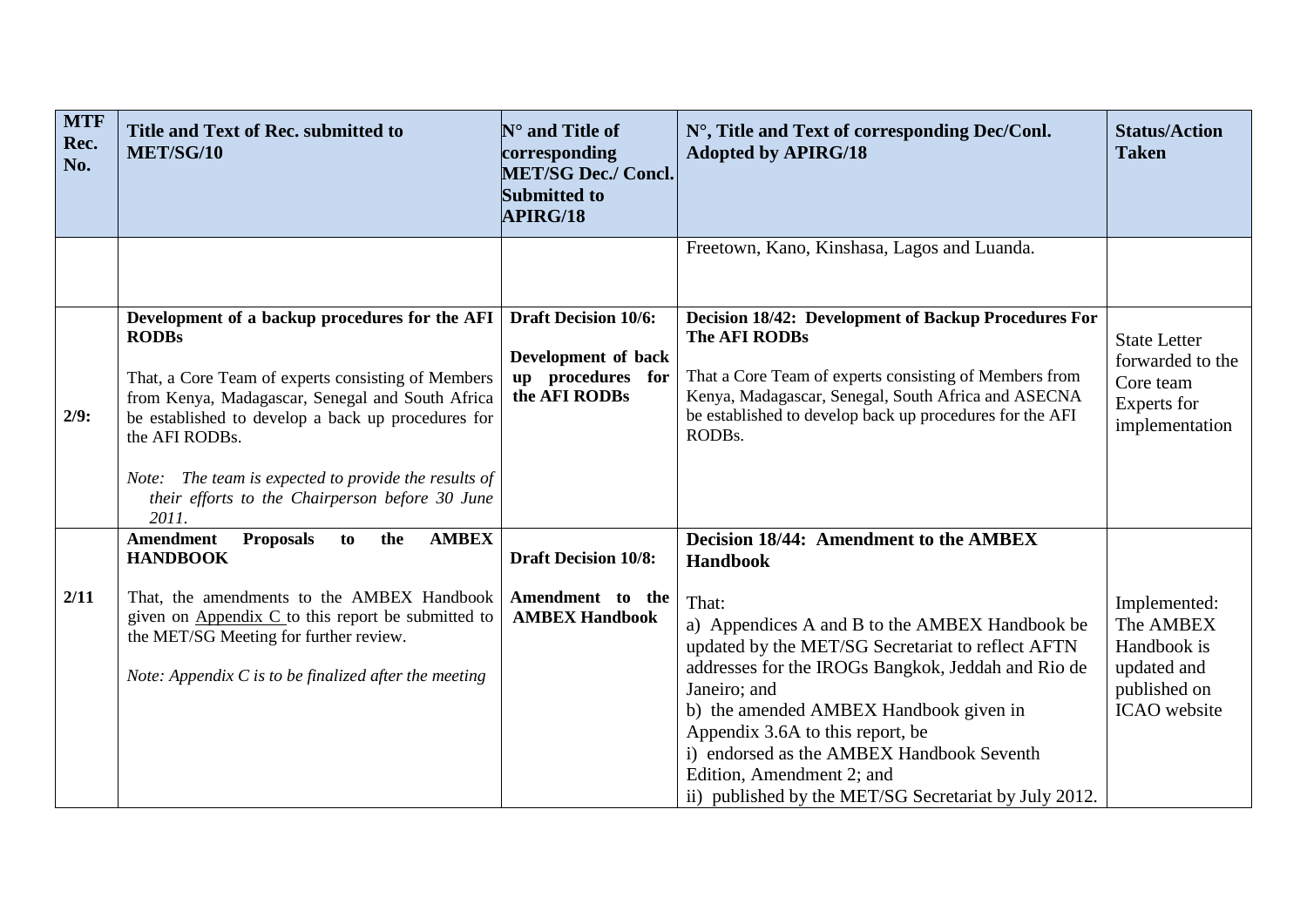| <b>MTF</b><br>Rec.<br>No. | Title and Text of Rec. submitted to<br>MET/SG/10                                                                                                                                                                                                                                                                                                                                                                                                                                                                    | $N^{\circ}$ and Title of<br>corresponding<br><b>MET/SG Dec./ Concl.</b><br><b>Submitted to</b><br><b>APIRG/18</b> | N°, Title and Text of corresponding Dec/Conl.<br><b>Adopted by APIRG/18</b>                                               | <b>Status/Action</b><br><b>Taken</b>                                                    |
|---------------------------|---------------------------------------------------------------------------------------------------------------------------------------------------------------------------------------------------------------------------------------------------------------------------------------------------------------------------------------------------------------------------------------------------------------------------------------------------------------------------------------------------------------------|-------------------------------------------------------------------------------------------------------------------|---------------------------------------------------------------------------------------------------------------------------|-----------------------------------------------------------------------------------------|
| 2/12                      | Updating paragraph 6.2.10 of the AMBEX<br><b>HANDBOOK</b><br>That, paragraph 6.2.10 c) of the AMBEX Handbook<br>be corrected according to the AFI ICD.                                                                                                                                                                                                                                                                                                                                                              | Combined with<br>the<br>Draft Decision 10/8                                                                       | Decision 18/44                                                                                                            | Implemented:<br>The AMBEX<br>Handbook is<br>updated and<br>published on<br>ICAO website |
| 2/13                      | <b>Updating AFTN Addresses of some Aerodromes</b><br>in South Africa<br>That, the ICAO Regional Office in Nairobi updates<br>Appendixes A and B of the AMBEX Handbook as<br>follows:<br>• AFTN address for Pretoria (FAPRYMYX) to be<br>changed to Johannesburg (FAJSYMYX)<br>Durban (FADN) to be changed to King Shaka<br>$\bullet$<br>(FALE)<br>Lilongwe's ICAO location indicator (FWLI) to be<br>changed to FWKI<br>• FAPR to be changed to FAJS in the bulletins.<br>• Spelling for Cape Town to be corrected. | Combined<br>with<br>the<br>Draft Decision 10/8                                                                    | Decision 18/44                                                                                                            | Implemented:<br>The AMBEX<br>Handbook is<br>updated and<br>published on<br>ICAO website |
| 2/14                      | <b>AFI OPMET data catalogue</b><br>That, the draft OPMET data catalogue given in the<br>Appendix D to this report be finalized by the RODB<br>Managers for use by the two OPMET data banks.                                                                                                                                                                                                                                                                                                                         | Decision 10/10:<br><b>Finalization of AFI</b><br><b>OPMET</b><br>data<br>catalogue<br>(by<br>the                  | <b>Conclusion 18/46: Implementation of AFI OPMET</b><br>Data Catalogue<br>That the OPMET data catalogue given in Appendix | To be<br>expeditiously<br>finalized by                                                  |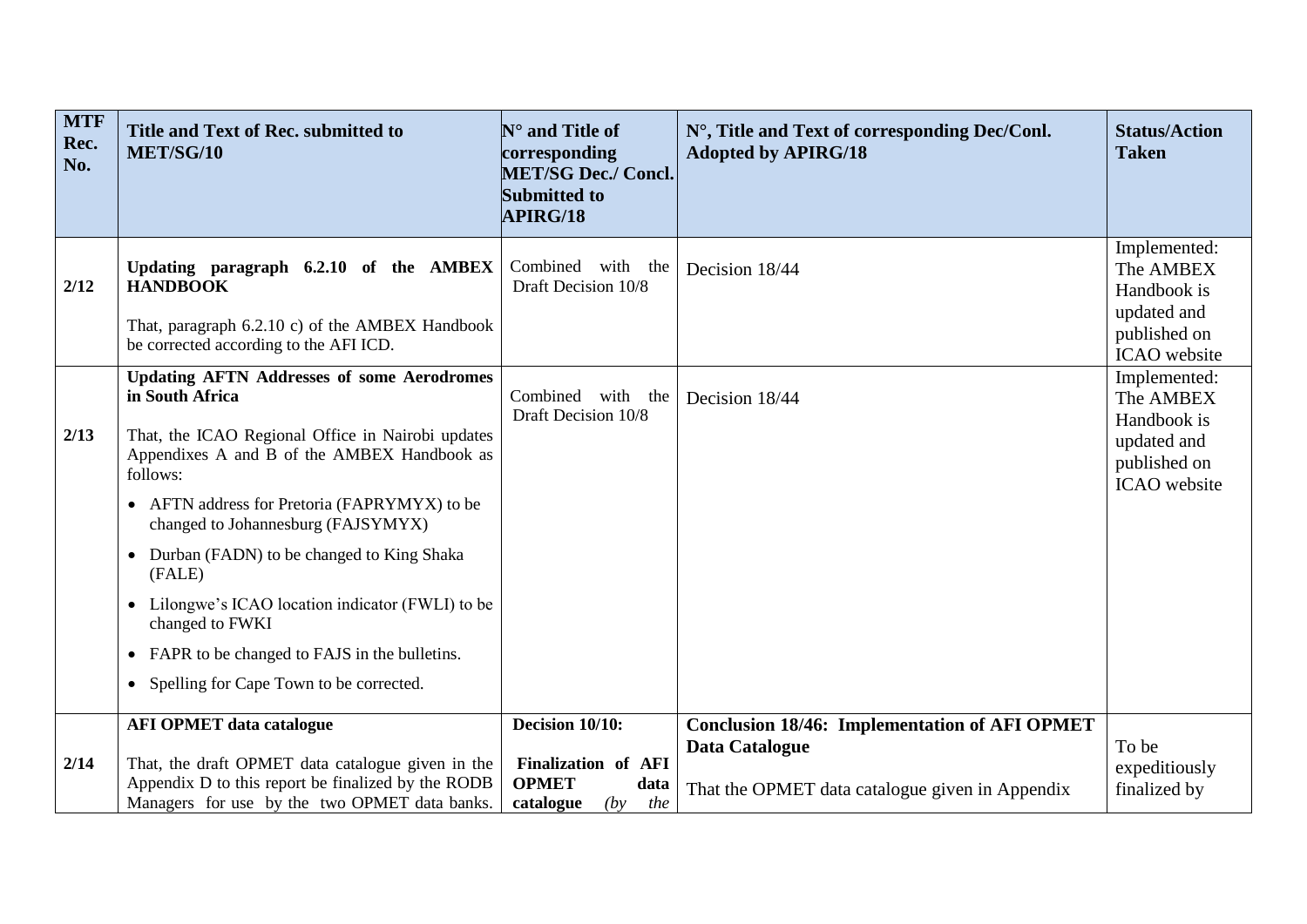| <b>MTF</b><br>Rec.<br>No. | Title and Text of Rec. submitted to<br>MET/SG/10                                                                                                                                                                                                                                                                                                                                                                          | $N^{\circ}$ and Title of<br>corresponding<br><b>MET/SG Dec./ Concl.</b><br><b>Submitted to</b><br><b>APIRG/18</b>                       | N°, Title and Text of corresponding Dec/Conl.<br><b>Adopted by APIRG/18</b>                                                                                                                                                                                                                                                                                                                                                                         | <b>Status/Action</b><br><b>Taken</b>                                                                                       |
|---------------------------|---------------------------------------------------------------------------------------------------------------------------------------------------------------------------------------------------------------------------------------------------------------------------------------------------------------------------------------------------------------------------------------------------------------------------|-----------------------------------------------------------------------------------------------------------------------------------------|-----------------------------------------------------------------------------------------------------------------------------------------------------------------------------------------------------------------------------------------------------------------------------------------------------------------------------------------------------------------------------------------------------------------------------------------------------|----------------------------------------------------------------------------------------------------------------------------|
|                           | The updating of the catalogues<br>be a joint<br>responsibility of the two data banks'.                                                                                                                                                                                                                                                                                                                                    | RODBs<br>and<br>Conclusion<br><b>Draft</b><br>10/11<br>Implementation<br>of<br>AFI OPMET data<br>catalogue                              | 3.6B to this report, be expeditiously finalized and<br>implemented by States in the AFI Region.                                                                                                                                                                                                                                                                                                                                                     | Dakar and<br>Pretoria RODBs<br><b>Provider States</b><br>And<br>Implemented by<br><b>States</b>                            |
| 2/15                      | Implementation of Special AIREP by Dakar<br><b>RODB</b><br>That, Dakar RODB implements all types of OPMET<br>data described in the AMBEX Handbook including<br>special AIREP (UA).                                                                                                                                                                                                                                        | Combined with 10/8                                                                                                                      | Decision 18/44                                                                                                                                                                                                                                                                                                                                                                                                                                      | Implemented:<br>The AMBEX<br>Handbook is<br>updated and<br>published on<br>ICAO website                                    |
| 2/17                      | <b>Sensitizing Authorities at High Level AFI Region</b><br><b>Meetings on Safety and Security Issues</b><br>That, ICAO Regional Offices sensitize Authorities at<br>the highest political level on the importance of<br>continually monitoring hazardous weather conditions<br>in their respective air spaces (Flight Information<br>Regions (FIRs)) for air safety especially<br>the<br>issuance of SIGMETs by the MWOs. | <b>Draft</b><br><b>Conclusion</b><br>10/14<br><b>Measures to improve</b><br>issuance<br>the<br>of<br><b>SIGMET</b> in the AFI<br>region | Conclusion 18/48: Measures to Improve the<br><b>Issuance of SIGMET in the AFI Region</b><br>That the ICAO Dakar and Nairobi Regional Offices<br>sensitize meteorological authorities in the AFI Region<br>on the importance of continuous monitoring, by<br>meteorological watch offices (MWOs), of hazardous<br>meteorological conditions that would warrant the<br>issuance of SIGMET information in their respective<br>areas of responsibility. | Meteorological<br>Authorities in<br>the AFI region<br>will be<br>sensitized during<br><b>ICAO</b> State<br><b>Missions</b> |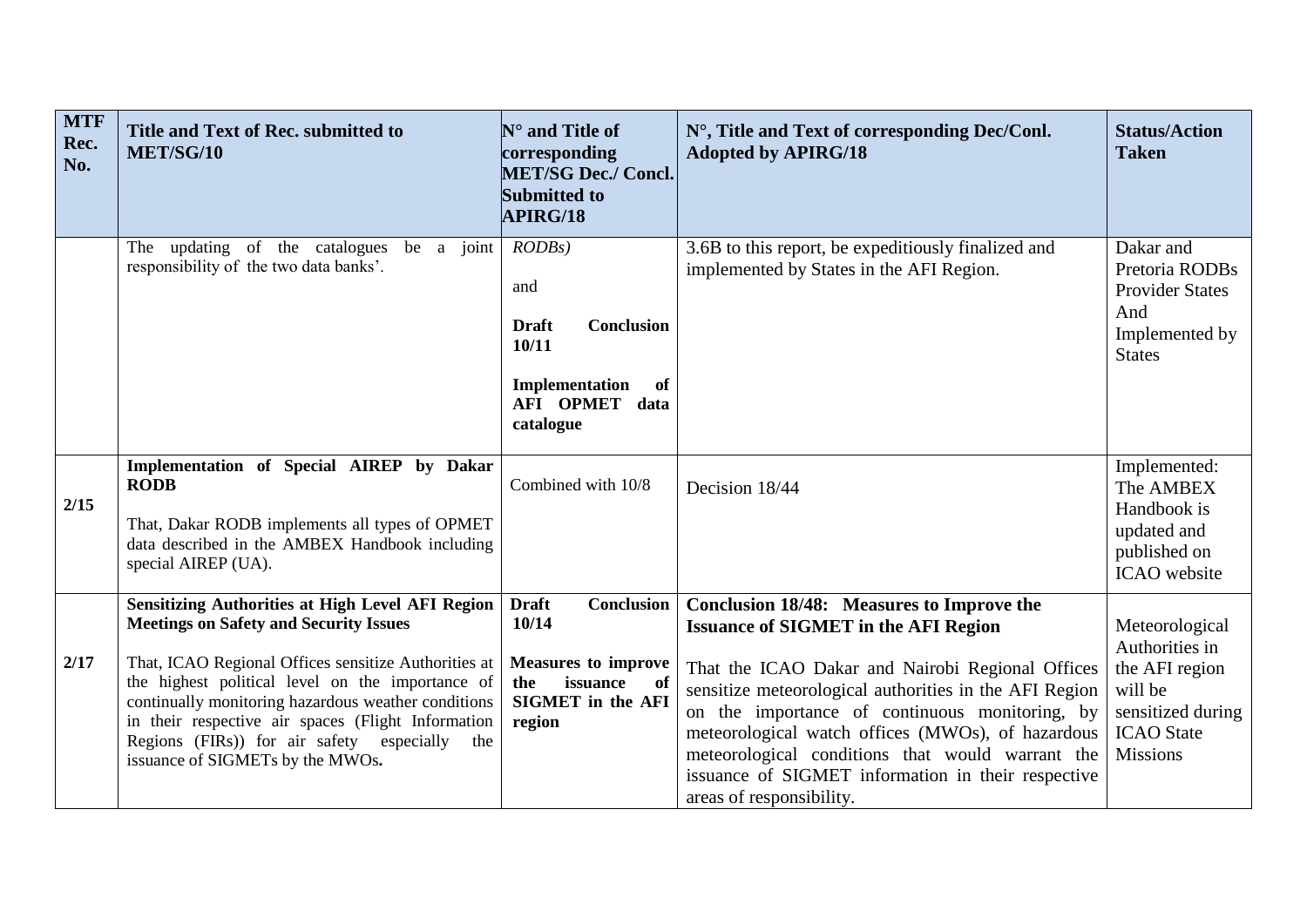| <b>MTF</b><br>Rec.<br>No. | Title and Text of Rec. submitted to<br>MET/SG/10                                                                                                                                                                                                                                                                                                                                                                              | $N^{\circ}$ and Title of<br>corresponding<br><b>MET/SG Dec./ Concl.</b><br><b>Submitted to</b><br><b>APIRG/18</b>                                               | N°, Title and Text of corresponding Dec/Conl.<br><b>Adopted by APIRG/18</b>                                                                                                                                                                                                                                                                                                                                                                                                                                       | <b>Status/Action</b><br><b>Taken</b>                                                                                                |
|---------------------------|-------------------------------------------------------------------------------------------------------------------------------------------------------------------------------------------------------------------------------------------------------------------------------------------------------------------------------------------------------------------------------------------------------------------------------|-----------------------------------------------------------------------------------------------------------------------------------------------------------------|-------------------------------------------------------------------------------------------------------------------------------------------------------------------------------------------------------------------------------------------------------------------------------------------------------------------------------------------------------------------------------------------------------------------------------------------------------------------------------------------------------------------|-------------------------------------------------------------------------------------------------------------------------------------|
| 3/2                       | Provision of WS SIGMET advisory information<br>by Pretoria RODB during AFI SIGMET tests<br>That, the facilities made available by Pretoria RODB<br>Provider State for the on-going SIGMET advisory<br>trials, could be utilized during AFI SIGMET tests to<br>assist the AFI region with the provision of SIGMET<br>advisory information for any other weather<br>phenomenon other than tropical cyclone and volcanic<br>ash. | <b>Draft</b><br>Conclusion<br>$10/12 -$<br>Provision of<br><b>SIGMET</b><br>advisory<br>information by<br>Pretoria RODB<br>during<br>AFI<br><b>SIGMET</b> tests | No Decision or Conclusion formulated by APIRG/18<br>but para. 3.6.22 indicated that "the Geocentric<br>Information Briefing (GIB) will be made available by<br>Pretoria RODB Provider State during the SIGMET advisory<br>trial and it will be used to assist ICAO WACAF and ESAF<br>Regional Offices during WS SIGMET tests for the AFI<br>region. The Group was informed that France having also<br>provided such facility during the SIGMET advisory trials<br>may propose such assistance for test purposes." | Implemented:<br>the GIB was<br>already provided<br>by Pretoria<br><b>RODB</b> Provider<br>State during 2011<br><b>SIGMET Tests.</b> |
|                           | Note: France who also provided such facility during<br>SIGMET advisory trial may also propose such assistance<br>for test purposes.                                                                                                                                                                                                                                                                                           |                                                                                                                                                                 |                                                                                                                                                                                                                                                                                                                                                                                                                                                                                                                   |                                                                                                                                     |
| 3/3:                      | <b>Amendment to the AFI Regional SIGMET Guide</b><br>That, the amendment to the SIGMET Guide given in<br>Appendix $\overline{D}$ to this report, be endorsed as the AFI<br>Regional SIGMET Guide Ninth Edition, Amendment<br>$\overline{2}$                                                                                                                                                                                   | <b>Draft Decision 10/13:</b><br>Amendment<br>to<br>the AFI Regional<br><b>SIGMET Guide</b>                                                                      | Decision 18/47: Amendment To The AFI Regional<br><b>SIGMET Guide</b><br>That the amendment to the SIGMET Guide given in<br>Appendix 3.6C to this report, is approved as the AFI<br>Regional SIGMET Guide Ninth Edition, Amendment<br>2.                                                                                                                                                                                                                                                                           | Implemented:<br>The AFI<br>Regional<br><b>SIGMET Guide</b><br>is updated and<br>published on<br>ICAO website                        |
| 3/4:                      | Implementation of a AFTN Circuit between<br><b>Dakar and Pretoria RODB</b><br>That, Dakar and Pretoria RODBs investigate the best<br>possible way to implement a backup circuit between<br>the two RODBs for the implementation of the                                                                                                                                                                                        | <b>Draft</b><br><b>Conclusion</b><br>10/7:<br><b>Implementation of</b><br>an AFTN circuit<br>between Dakar and                                                  | <b>Conclusion 18/43: Implementation of an AFTN Circuit</b><br>between Dakar and Pretoria RODBs to Support Back-<br><b>Up Contingency Capabilities</b><br>That Dakar and Pretoria RODBs Provider States,<br>a) investigate the best possible way to implement a backup                                                                                                                                                                                                                                             | A State Letter<br>forwarded to<br>Dakar and<br>Pretoria RODBs<br><b>Provider States</b>                                             |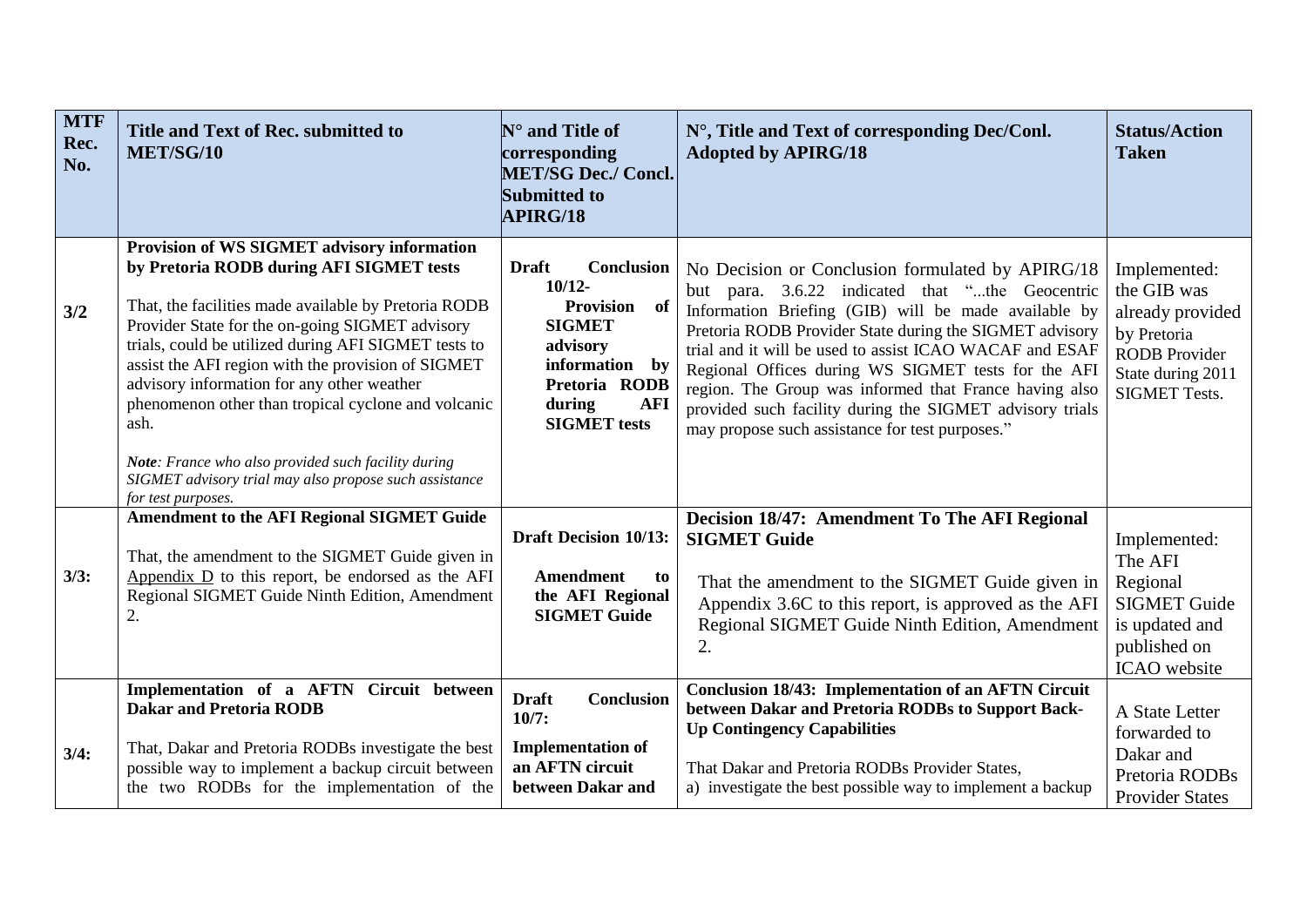| <b>MTF</b><br>Rec.<br>No. | Title and Text of Rec. submitted to<br>MET/SG/10                                                                                                                                                                                             | $N^{\circ}$ and Title of<br>corresponding<br><b>MET/SG Dec./ Concl.</b><br><b>Submitted to</b><br><b>APIRG/18</b> | N°, Title and Text of corresponding Dec/Conl.<br><b>Adopted by APIRG/18</b>                                                                                                                                                                                                                                                                                                                                                                                                                                                                        | <b>Status/Action</b><br><b>Taken</b>                                                                             |
|---------------------------|----------------------------------------------------------------------------------------------------------------------------------------------------------------------------------------------------------------------------------------------|-------------------------------------------------------------------------------------------------------------------|----------------------------------------------------------------------------------------------------------------------------------------------------------------------------------------------------------------------------------------------------------------------------------------------------------------------------------------------------------------------------------------------------------------------------------------------------------------------------------------------------------------------------------------------------|------------------------------------------------------------------------------------------------------------------|
|                           | backup procedures between the RODBs, on time for<br>the MTF/4 meeting.                                                                                                                                                                       | <b>Pretoria RODBs to</b><br>support back-up<br>contingency<br>capabilities                                        | circuit between the two RODBs for the implementation<br>of the backup procedures between the RODBs, in time<br>for the MTF/4 meeting September 2012 and<br>b) implement reliable telecommunications facilities to<br>support back-up procedures for the AFI RODBs.                                                                                                                                                                                                                                                                                 | for<br>implementation                                                                                            |
| 3/7                       | <b>Amendment</b><br><b>Proposals</b><br><b>AMBEX</b><br>to<br>the<br><b>HANDBOOK</b><br>That, the amendment to the AMBEX Handbook<br>given in Appendix F to this report, be endorsed as<br>the AMBEX Handbook Seven Edition, Amendment<br>2. | <b>Draft Decision 10/8:</b><br><b>Amendment to the</b><br><b>AMBEX Handbook</b>                                   | See Decision 18/44 above                                                                                                                                                                                                                                                                                                                                                                                                                                                                                                                           | Implemented:<br>The AMBEX<br>Handbook is<br>updated and<br>published on<br>ICAO website                          |
| 3/10:                     | <b>EUR SIGMET monitoring</b><br>That, the two AFI RODBs be invited to monitor the<br>reception of SIGMET during the regular EUR<br>SIGMET test and report.                                                                                   | <b>Draft Conclusion</b><br>10/9:<br><b>SIGMET</b> monitoring<br>and OPMET routing                                 | Conclusion 18/45: SIGMET Monitoring and<br><b>OPMET Routing Tables</b><br>That:<br>a) the two AFI RODB Provider States be invited to<br>monitor the reception of SIGMET information<br>during the regular (twice yearly) EUR Region<br>SIGMET tests and report;<br>b) the two AFI IROGs and ROC Toulouse exchange<br>their routing tables and verify the coherency of<br>these tables; and<br>c) the AFI IROGs be invited to review their current<br>routing tables, the status of OPMET reception, and<br>update the routing tables as necessary. | A State Letter<br>forwarded to<br>Dakar and<br>Pretoria RODBs<br><b>Provider States</b><br>for<br>implementation |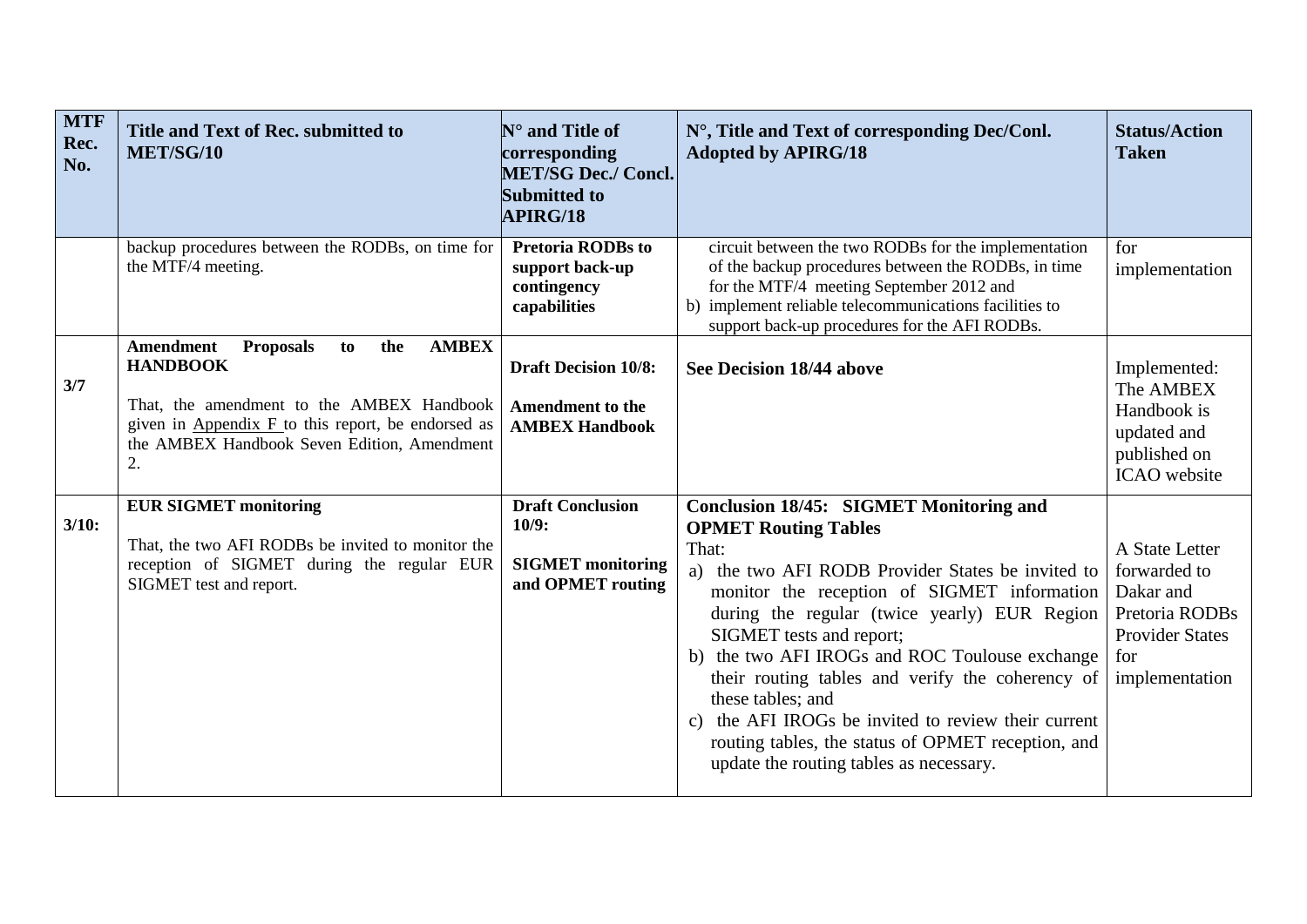| <b>MTF</b><br>Rec.<br>No. | Title and Text of Rec. submitted to<br>MET/SG/10                                                                                                                                                                                                                                                  | $N^{\circ}$ and Title of<br>corresponding<br><b>MET/SG Dec./ Concl.</b><br><b>Submitted to</b><br>APIRG/18                                                   | N°, Title and Text of corresponding Dec/Conl.<br><b>Adopted by APIRG/18</b>                                                                                                                                                         | <b>Status/Action</b><br><b>Taken</b>                                                                                                      |
|---------------------------|---------------------------------------------------------------------------------------------------------------------------------------------------------------------------------------------------------------------------------------------------------------------------------------------------|--------------------------------------------------------------------------------------------------------------------------------------------------------------|-------------------------------------------------------------------------------------------------------------------------------------------------------------------------------------------------------------------------------------|-------------------------------------------------------------------------------------------------------------------------------------------|
| 3/11:                     | <b>Exchanging Routing Tables between AFI IROG</b><br>and ROC Toulouse<br>That, the two AFI IROGs and ROC Toulouse<br>exchange their routing tables and verify their<br>coherency.                                                                                                                 | Combined with the<br><b>Draft Conclusion</b><br>10/9 above                                                                                                   | Combined with the Draft Conclusion 18/45 above                                                                                                                                                                                      | A State Letter<br>forwarded to<br>Dakar and<br>Pretoria RODBs<br><b>Provider States</b><br>for<br>implementation                          |
| 3/12                      | Review of the OPMET routing by the AFI IROGs<br>That,<br>a) the AFI IROGs be invited to review their current<br>routing tables, the OPMET status of reception,<br>and if necessary, update the routing tables; and<br>b) ICAO invites AFI States to solve OPMET<br>production and routing issues. | Combined with the<br><b>Draft Conclusion</b><br>$10/9$ above                                                                                                 | Combined with the Draft Conclusion 18/45 above                                                                                                                                                                                      | A State Letter<br>forwarded to<br>Dakar and<br>Pretoria RODBs<br><b>Provider States</b><br>for<br>implementation                          |
| 3/13                      | <b>AFI OPMET data catalogue</b><br>That, the proposed data catalogue given in the<br>Appendix $G$ to this report be finalized by the RODB<br>Managers and implemented by the RODB Provider<br>States as the requirements for the AFI OPMET data<br>catalogue.                                     | Decision 10/10:<br><b>Finalization of AFI</b><br><b>OPMET</b><br>data<br>(by)<br>catalogue<br>the<br>$RODBs$ )<br>and<br>Conclusion<br><b>Draft</b><br>10/11 | <b>Conclusion 18/46: Implementation of AFI OPMET</b><br><b>Data Catalogue</b><br>That the OPMET data catalogue given in Appendix<br>3.6B to this report, be expeditiously finalized and<br>implemented by States in the AFI Region. | To be<br>expeditiously<br>finalized by<br>Dakar and<br>Pretoria RODBs<br><b>Provider States</b><br>And<br>Implemented by<br><b>States</b> |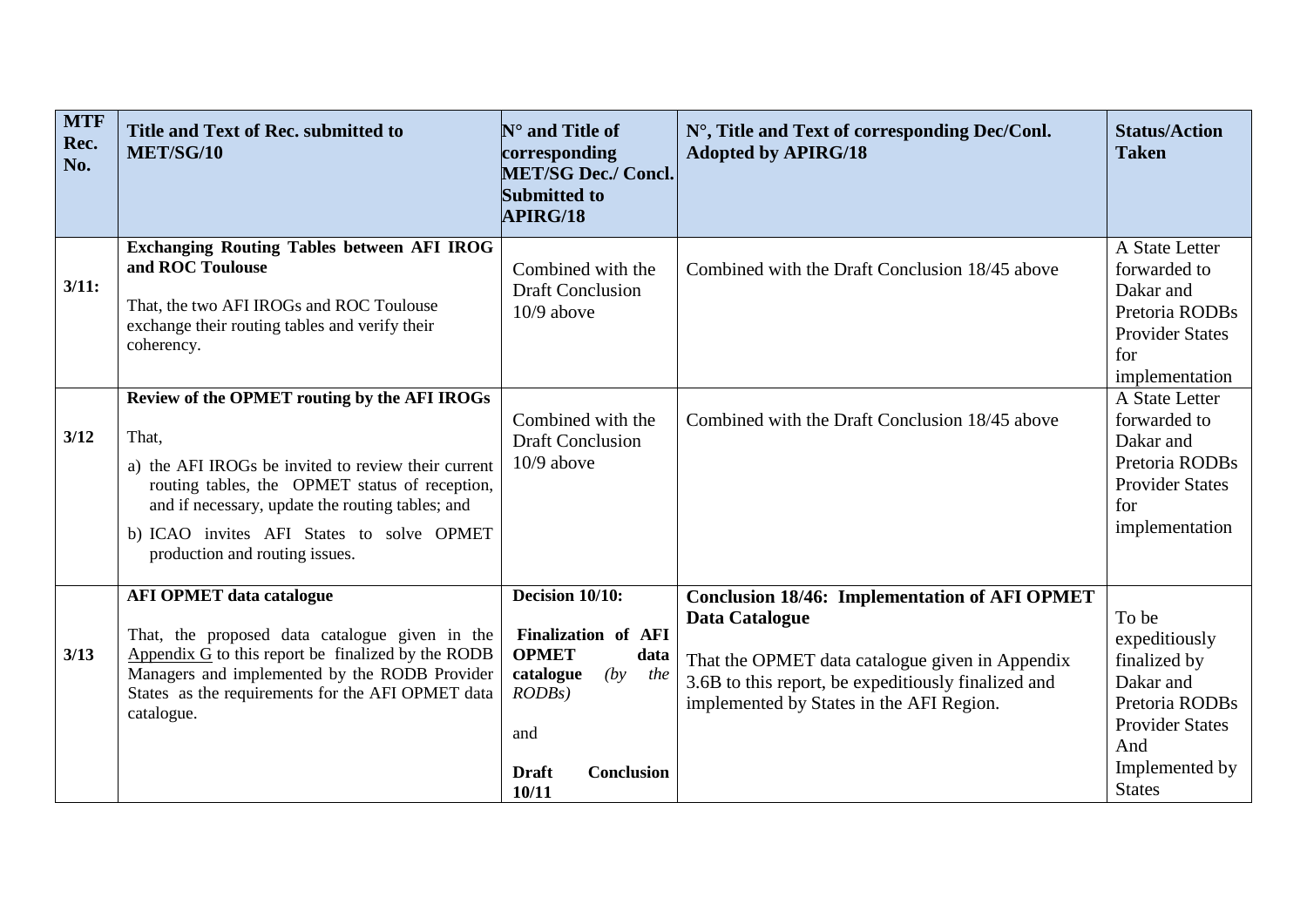| <b>MTF</b><br>Rec.<br>No. | Title and Text of Rec. submitted to<br>MET/SG/10                                                                                                                                                                                                                                                                                                                                                                                                                     | $\mathbb{N}^{\circ}$ and Title of<br>corresponding<br><b>MET/SG Dec./ Concl.</b><br><b>Submitted to</b><br>APIRG/18                                                     | N°, Title and Text of corresponding Dec/Conl.<br><b>Adopted by APIRG/18</b>                                                                                                                                                                                                                                                                                                                                                                                                                                                     | <b>Status/Action</b><br><b>Taken</b>             |
|---------------------------|----------------------------------------------------------------------------------------------------------------------------------------------------------------------------------------------------------------------------------------------------------------------------------------------------------------------------------------------------------------------------------------------------------------------------------------------------------------------|-------------------------------------------------------------------------------------------------------------------------------------------------------------------------|---------------------------------------------------------------------------------------------------------------------------------------------------------------------------------------------------------------------------------------------------------------------------------------------------------------------------------------------------------------------------------------------------------------------------------------------------------------------------------------------------------------------------------|--------------------------------------------------|
|                           |                                                                                                                                                                                                                                                                                                                                                                                                                                                                      | Implementation<br>of<br>AFI OPMET data<br>catalogue                                                                                                                     |                                                                                                                                                                                                                                                                                                                                                                                                                                                                                                                                 |                                                  |
| 3/14                      | <b>Adaptation of the DMG Time Validation Criteria</b><br>That the time validation criteria developed by the<br>DMG for the EUR be adapted to align it with the Air<br>Navigation Plan (ANP) for the AFI Region and<br>included in the AFI AMBEX Handbook for<br>implemented by both Dakar and Pretoria.                                                                                                                                                              | Decision 10/5:<br>Adaptation of the<br><b>EUR OPMET DMG</b><br><b>Time</b><br><b>Validation</b><br><b>Criteria</b><br>for<br>application in<br>the<br><b>AFI Region</b> | No action by APIRG                                                                                                                                                                                                                                                                                                                                                                                                                                                                                                              |                                                  |
| 3/15                      | <b>Revision of OPMET Data Requirements</b><br>That:<br>information related to the requirements of<br>a)<br>OPMET data from non-AOP aerodromes as<br>given in Appendix H, be submitted by ICAO<br>Regional Offices to the concerned States for<br>approval, before amending the AFI FASID<br>MET Table 2A and Annex 1 to the SADIS User<br>Guide (SUG);<br>the aerodromes as listed in Appendix I to this<br>b)<br>report, be deleted from AFI FASID MET Table<br>2A. | <b>Draft</b><br>Conclusion<br>10/15:<br><b>Revision of OPMET</b><br><b>Data Requirements</b>                                                                            | Conclusion 18/49: Revision of OPMET Data<br>Requirements<br>That:<br>a) information related to the requirements of OPMET<br>data from non-AOP aerodromes as given at<br>Appendix 3.6D to this report, be submitted by<br>ICAO Dakar and Nairobi Regional Offices to the<br>concerned States for approval, before amending the<br>AFI FASID MET Table 2A and Annex 1 to the<br>SADIS User Guide (SUG); and<br>b) the non-AOP aerodromes as listed in Appendix<br>3.6E to this report, be deleted from AFI FASID<br>MET Table 2A. | <b>FASID Table</b><br>MET 2A process<br>on going |